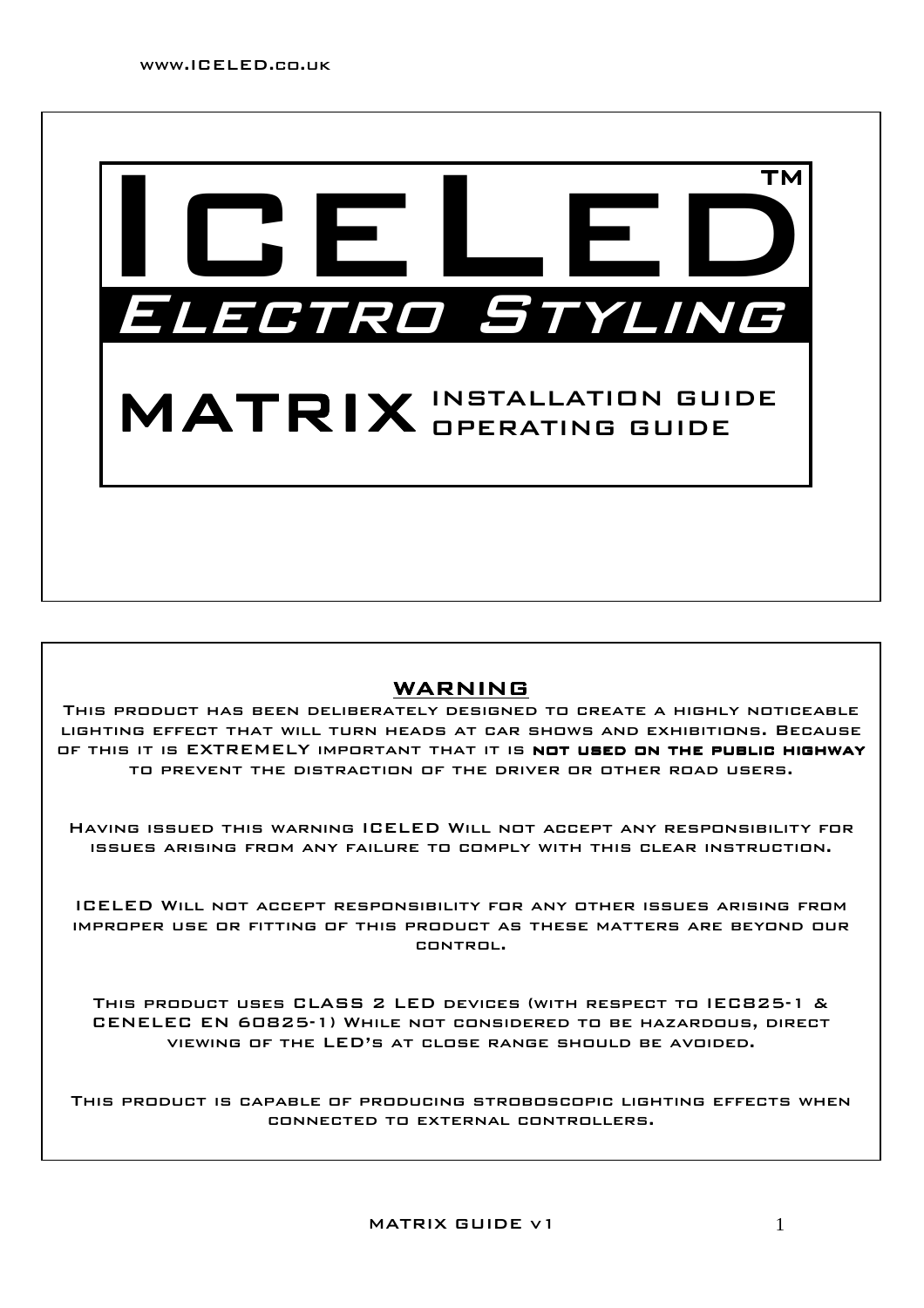### **Features**

ICELED MATRIX is a compact digital light source capable of emitting an extra wide beam in any of over two million different colours. Full colour mixing is obtained using second-generation integrated RGB LEDs which eliminate colour shadowing and make the source suitable for direct viewing at a safe distance. MATRIX has been designed to complement and integrate with other devices in the ICELED range of networked lighting products and can be connected directly to controllers such as UFO, ZEN and ZAP. It can also function in a useful stand-alone mode allowing it to be used with nothing more than a 12 Volt supply. This makes MATRIX a direct replacement for neon and incandescent lighting in many applications – with the added advantage of being able to produce almost any colour in the visible spectrum. As an additional advantage *monobloc* construction makes MATRIX fully waterproof and capable of withstanding permanent immersion.

#### **Feature summary**

- Extra wide beam
- Two-million colours
- No colour shadowing
- Directly viewable
- Compatible with all ICELED controllers
- Fully waterproof

## **Installation**

MATRIX may be attached to any flat surface using the adhesive pad on the back of the unit. The surface **must** be clean and dry prior to application of the adhesive pad. It is therefore advisable to de-grease the surface with Isopropyl Alcohol or similar to obtain the best bond (making sure to observe proper usage instructions for the cleaning agent used). Firm hand pressure must be applied for at least 30 seconds in order to ensure proper adhesion. Maximum strength will be obtained after 12 hours.

## **Wiring to ICELED controller**

A standard three-core cable connects the device to a power supply and ICELED data source.





MATRIX GUIDE  $v1$  2

R G B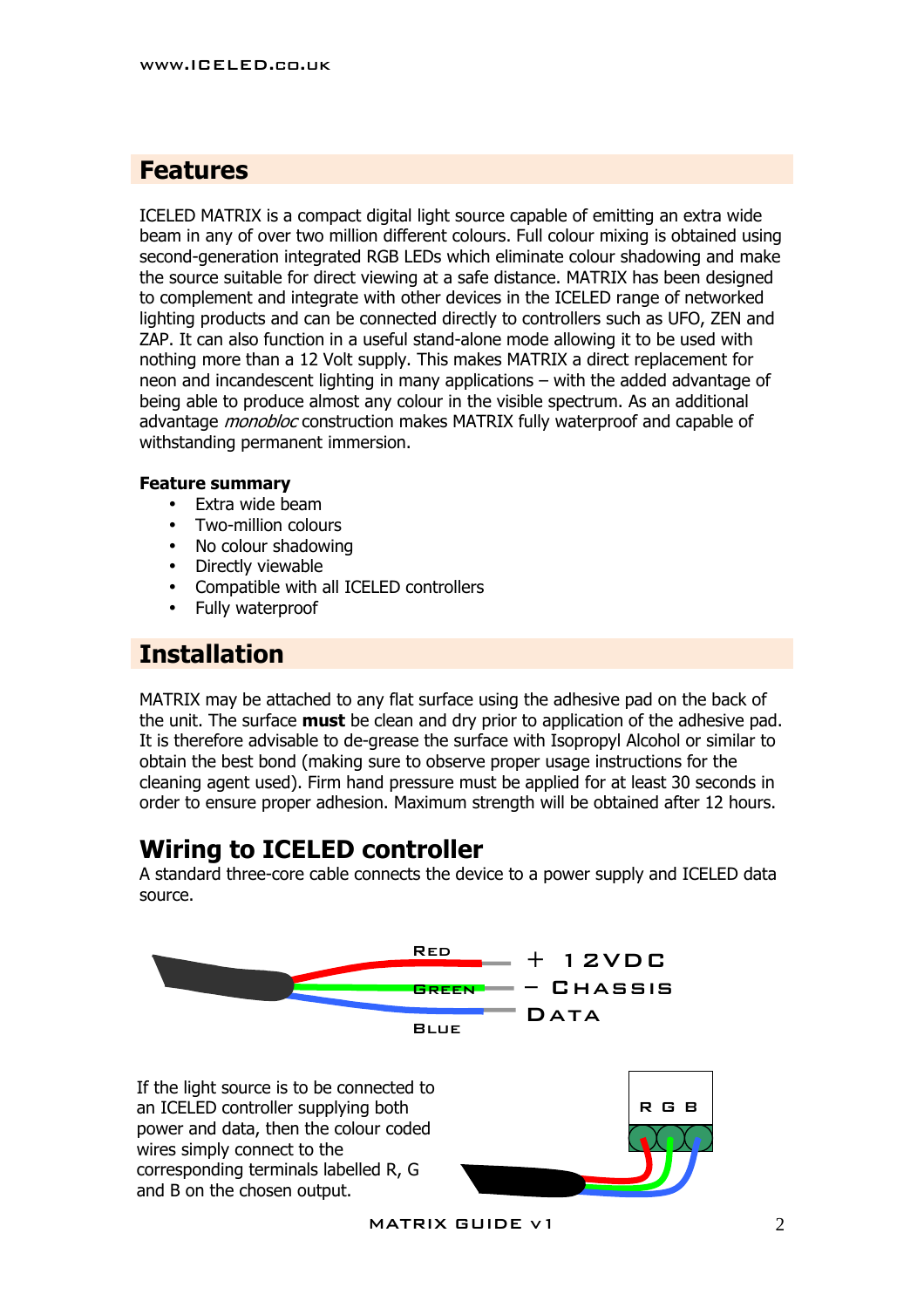## **Wiring for stand-alone use**



If the light source is to be used without an ICELED controller the red wire must be connected via a switch to a **fused power supply**  as shown to the left. The green wire should connect to the negative or chassis return for the battery.

In stand-alone mode the unused blue wire must be left unconnected. It is advisable to tape over the end of the wire or cut it back flush with the outer cable sheath.

# **Stand-alone operation**

If ICELED data is present when the device is powered-up it will produce the colours commanded by the controller. If no data is present when the power is applied, MATRIX will start running an internal programme designed to provide as much functionality as possible with only the interruption of the supply voltage as a control system.

The built-in stand-alone programme runs through the four phases labelled A to D in the following diagrams:



**Freezing the colour** At any time, the programme may be halted by briefly switching the power supply off then back on again (within less than a second). This simple action allows the light source to be frozen on any particular colour (or white)